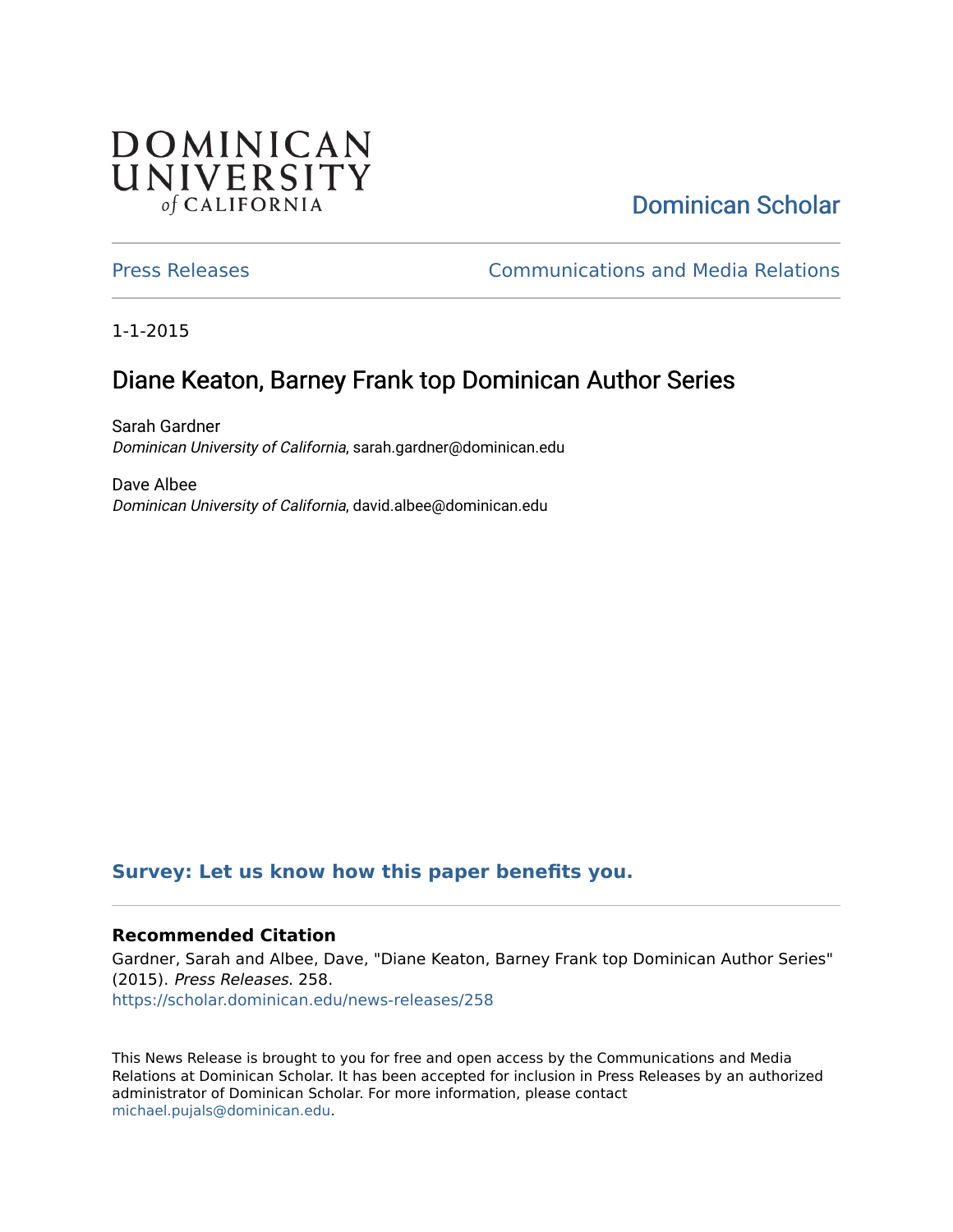## **Diane Keaton, Barney Frank top Dominican Author Series**

Former United States Representative Barney Frank, Academy Award-winning actress Diane Keaton, New York Times columnist David Brooks, and former General Electric CEO Jack Welch top a lineup of authors appearing this spring at Dominican.

Frank will appear in conversation with Dominican President Mary B. Marcy on the Angelico Hall stage on March 31 followed by Keaton on April 13, *New York Times* bestselling author Erik Larson on April 14, Brooks on April 26, and Jack Welch and his wife, Suzy, on May 14. Daniel Alarcón will culminate the Institute for Leadership Studies' spring series with a One Book One Marin celebration on May 19.

Also coming to Dominican this spring will be sociologist Dr. Christine Carter and *The Remains of the Day*  novelist Kazuo Ishiguro. Carter, happiness expert at UC Berkeley's Greater Good Science Center, will appear on February 25 in Guzman Lecture Hall, and Ishiguro will be in conversation with Dave Eggers in Angelico Hall on April 1.

The author series, a cooperative effort between Dominican's ILS in the Barowsky School of Business and Book Passage, features some of the country's leading figures from the worlds of business, politics, entertainment, academia, and literature. The series has entertained and educated thousands of Marin County and San Francisco Bay Area residents.

All events are open to the public. Free parking is available on campus in the nearby Conlan Center parking lot at the intersection of Acacia and Grand avenues.

On February 25 at 7 p.m., Dr. Christine Carter will discuss her new book, *The Sweet Spot: How to Find Your Groove at Home and Work*, in Guzman Lecture Hall, located at 50 Acacia Avenue on the Dominican campus. Tickets for the event—sponsored by ILS and the Women Leadership and Philanthropy Council at Dominican—are \$30 and include a complimentary signed copy of *The Sweet Spot*.

On March 31 at 7 p.m., Barney Frank, who served Massachusetts in the U.S. House of Representatives from 1981 to 2013, will appear in conversation with President Mary Marcy to talk about his candid and witty political memoir, *Frank: A Life in Politics from the Great Society to Same-Sex Marriage*. Tickets to the Angelico Hall event are \$35 and include an autographed copy of *Frank*.

On April 1 at 7 p.m., Kazuo Ishiguro, a British novelist born in Japan, will appear in conversation with acclaimed author Dave Eggers in Angelico Hall. Tickets are \$35 and include a signed copy of Ishiguro's new novel, *The Buried Giant*. The event will be sponsored by Dominican's School of Arts, Humanities and Social Sciences in partnership with Book Passage, the Osher Lifelong Learning Institute, and ILS.

On April 13 at 7 p.m., actress, director, producer, and screenwriter Diane Keaton, winner of a Best Actress Oscar for 1977's Annie Hall, will read from her book *Let's Just Say It Wasn't Pretty* on the Angelico Hall stage followed by an audience Q&A and book signing. Tickets to the Keaton event, which include an autographed copy of *Let's Just Say It Wasn't Pretty*, are \$35.

On April 14 at 7 p.m., Erik Larson, who penned four *New York Times* bestsellers, including *In the Garden of Beasts* and *The Devil in the White City*, comes to Angelico Hall with his newest suspense nonfiction, *Dead Wake: The Last Crossing of the Lusitania*. Tickets are \$35 and include a signed copy of *Dead Wake*.

On April 26 at 7:30 p.m. in Angelico Hall, David Brooks, a political and cultural commentator, appears with his newest book *The Road to Character: The Humble Journey to an Excellent Life*. An autographed copy of *The Road to Character* is included in the \$35 ticket price.

On May 14 at 7 p.m., Welch, who was chief executive at GE from 1981-2001, will appear in conversation with his wife, Suzy, to discuss their new book *The Real-Life MBA: Your No-BS Guide to Winning the*